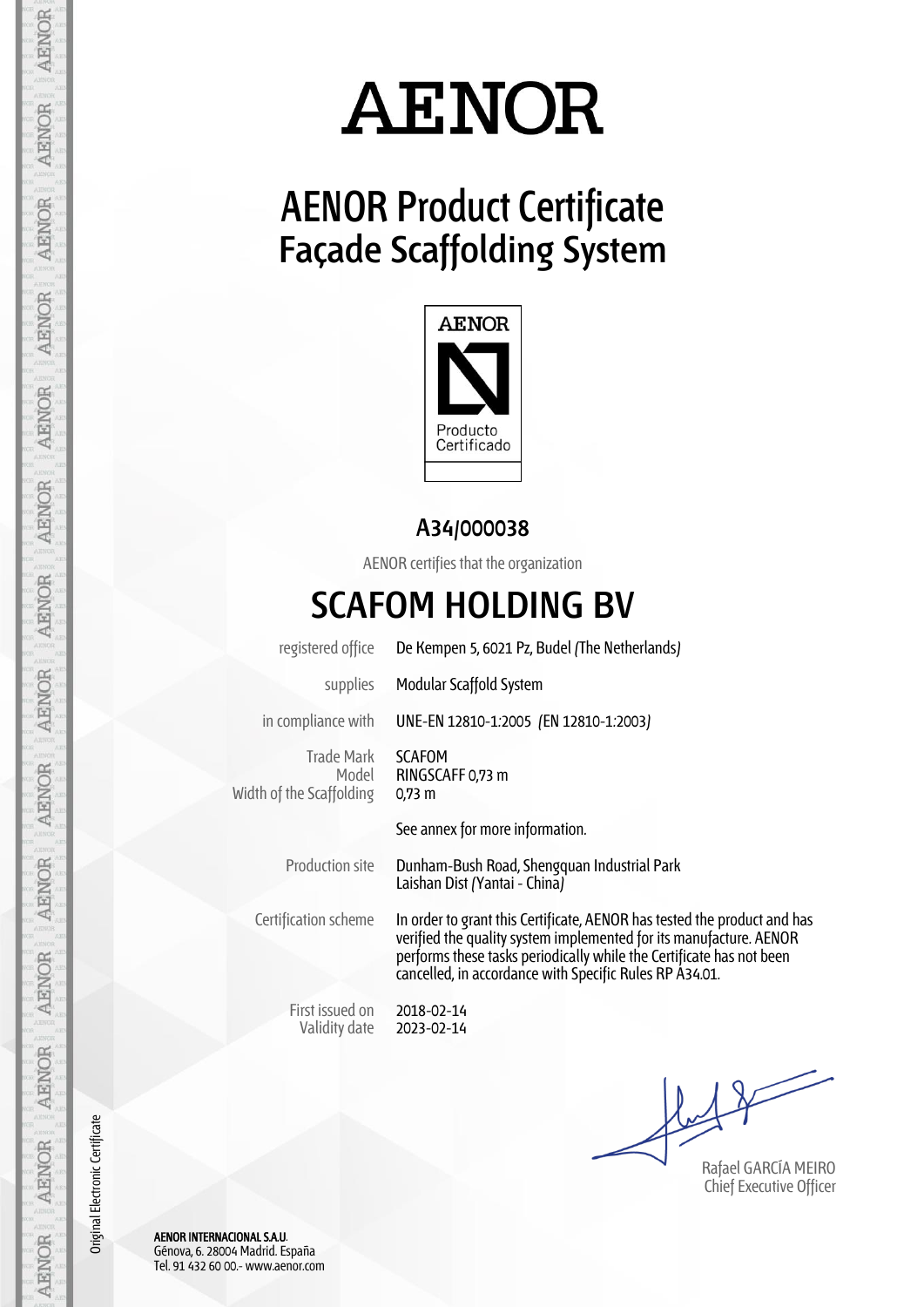### **AENOR Product Certificate Façade Scaffolding System**

**A34/000038**

#### **Annex to Certificate**

**Trade Mark Model** SCAFOM RINGSCAFF 0,73 m 0,73 m

**Width of the Scaffolding**

**Platform- Class of the platform Class (The class of the model depends on the platforms installed)** E04RS0744 – Class 5 Class 5

| <b>Element</b>                        | Reference |
|---------------------------------------|-----------|
| RINGSCAFF BASE JACK L=600 RD 38x8     | E02RS0005 |
| RINGSCAFF BASE JACK L=780 RD 38x8     | E02RS0002 |
| <b>RINGSCAFF BASE COLLAR</b>          | E04RS0002 |
| RINSCAFF STANDARD WITH SPIGOT 0,5M    | E04RS0005 |
| RINSCAFF STANDARD WITH SPIGOT 1,0M    | E04RS0030 |
| RINSCAFF STANDARD WITH SPIGOT 1,5M    | E04RS0055 |
| RINSCAFF STANDARD WITH SPIGOT 2,0M    | E04RS0071 |
| RINSCAFF STANDARD WITH SPIGOT 2,5M    | E04RS0225 |
| RINSCAFF STANDARD WITH SPIGOT 3,0M    | E04RS0096 |
| RINSCAFF STANDARD WITH SPIGOT 4,0M    | E04RS0107 |
| RINSCAFF LEDGER 0,390M                | E04RS0505 |
| RINSCAFF LEDGER 0,732M                | E04RS0011 |
| RINSCAFF LEDGER 1,088M                | E04RS0033 |
| RINSCAFF LEDGER 1,400M                | E04RS0047 |
| RINSCAFF LEDGER 1,572M                | E04RS0058 |
| RINSCAFF LEDGER 2,072M                | E04RS0074 |
| RINSCAFF LEDGER 2,572M                | E04RS0086 |
| RINSCAFF LEDGER 3,072M                | E04RS0099 |
| RINSCAFF VERTICAL BRACE 1,088M x 1,0M | E04RS0328 |
| RINSCAFF VERTICAL BRACE 1,400M x 1,0M | E04RS0329 |
| RINSCAFF VERTICAL BRACE 1,572M x 1,0M | E04RS0330 |

 First issued on Validity date 2018-02-14 2023-02-14

AENOR INTERNACIONAL S.A.U. Génova, 6. 28004 Madrid. España Tel. 91 432 60 00.- www.aenor.com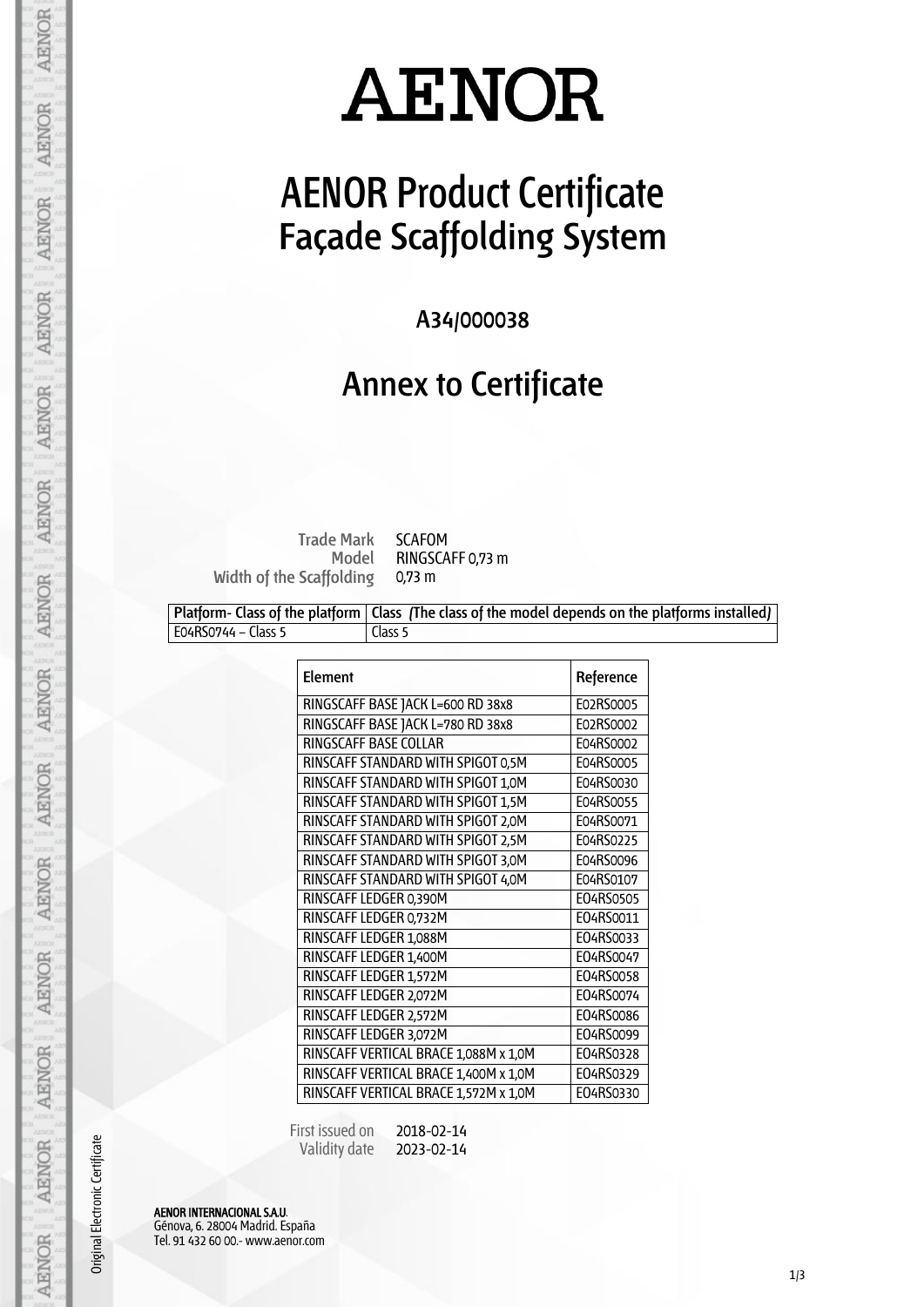## **AENOR Product Certificate Façade Scaffolding System**

**A34/000038**

#### **Annex to Certificate**

| Element                                   | Reference |
|-------------------------------------------|-----------|
| RINSCAFF VERTICAL BRACE 2,072M x 1,0M     | E04RS0331 |
| RINSCAFF VERTICAL BRACE 2,572M x 1,0M     | E04RS0332 |
| RINSCAFF VERTICAL BRACE 3,072M x 1,0M     | E04RS0333 |
| RINSCAFF VERTICAL BRACE 0,732M x 1,5M     | E04RS0319 |
| RINSCAFF VERTICAL BRACE 1,400M x 1,5M     | E04RS0320 |
| RINSCAFF VERTICAL BRACE 1,088M x 1,5M     | E04RS0334 |
| RINSCAFF VERTICAL BRACE 1,572M x 1,5M     | E04RS0335 |
| RINSCAFF VERTICAL BRACE 2,072M x 1,5M     | E04RS0336 |
| RINSCAFF VERTICAL BRACE 2,572M x 1,5M     | E04RS0337 |
| RINSCAFF VERTICAL BRACE 3,072M x 1,5M     | E04RS0338 |
| RINSCAFF VERTICAL BRACE 0,732M x 2,0M     | E04RS0017 |
| RINSCAFF VERTICAL BRACE 1,088M x 2,0M     | E04RS0038 |
| RINSCAFF VERTICAL BRACE 1,400M x 2,0M     | E04RS0051 |
| RINSCAFF VERTICAL BRACE 1,572M x 2,0M     | E04RS0065 |
| RINSCAFF VERTICAL BRACE 2,072M x 2,0M     | E04RS0077 |
| RINSCAFF VERTICAL BRACE 2,572M x 2,0M     | E04RS0092 |
| RINSCAFF VERTICAL BRACE 3,072M x 2,0M     | E04RS0102 |
| RINGSCAFF STEEL PLANK 0,32M x 0,732M TUBE | E04RS0738 |
| RINGSCAFF STEEL PLANK 0,32M x 1,088M TUBE | E04RS0739 |
| RINGSCAFF STEEL PLANK 0,32M x 1,400M TUBE | E04RS0740 |
| RINGSCAFF STEEL PLANK 0,32M x 1,572M TUBE | E04RS0741 |
| RINGSCAFF STEEL PLANK 0,32M x 2,072M TUBE | E04RS0742 |
| RINGSCAFF STEEL PLANK 0,32M x 2,572M TUBE | E04RS0743 |
| RINGSCAFF STEEL PLANK 0,32M x 3,072M TUBE | E04RS0744 |
| RINGSCAFF TOEBOARD 0,732M                 | E04RS0631 |
| RINGSCAFF TOEBOARD 1,088M                 | E04RS0632 |
| RINGSCAFF TOEBOARD 1,400M                 | E04RS0633 |
| RINGSCAFF TOEBOARD 1,572M                 | E04RS0634 |

 First issued on Validity date 2018-02-14 2023-02-14

AENOR INTERNACIONAL S.A.U. Génova, 6. 28004 Madrid. España Tel. 91 432 60 00.- www.aenor.com